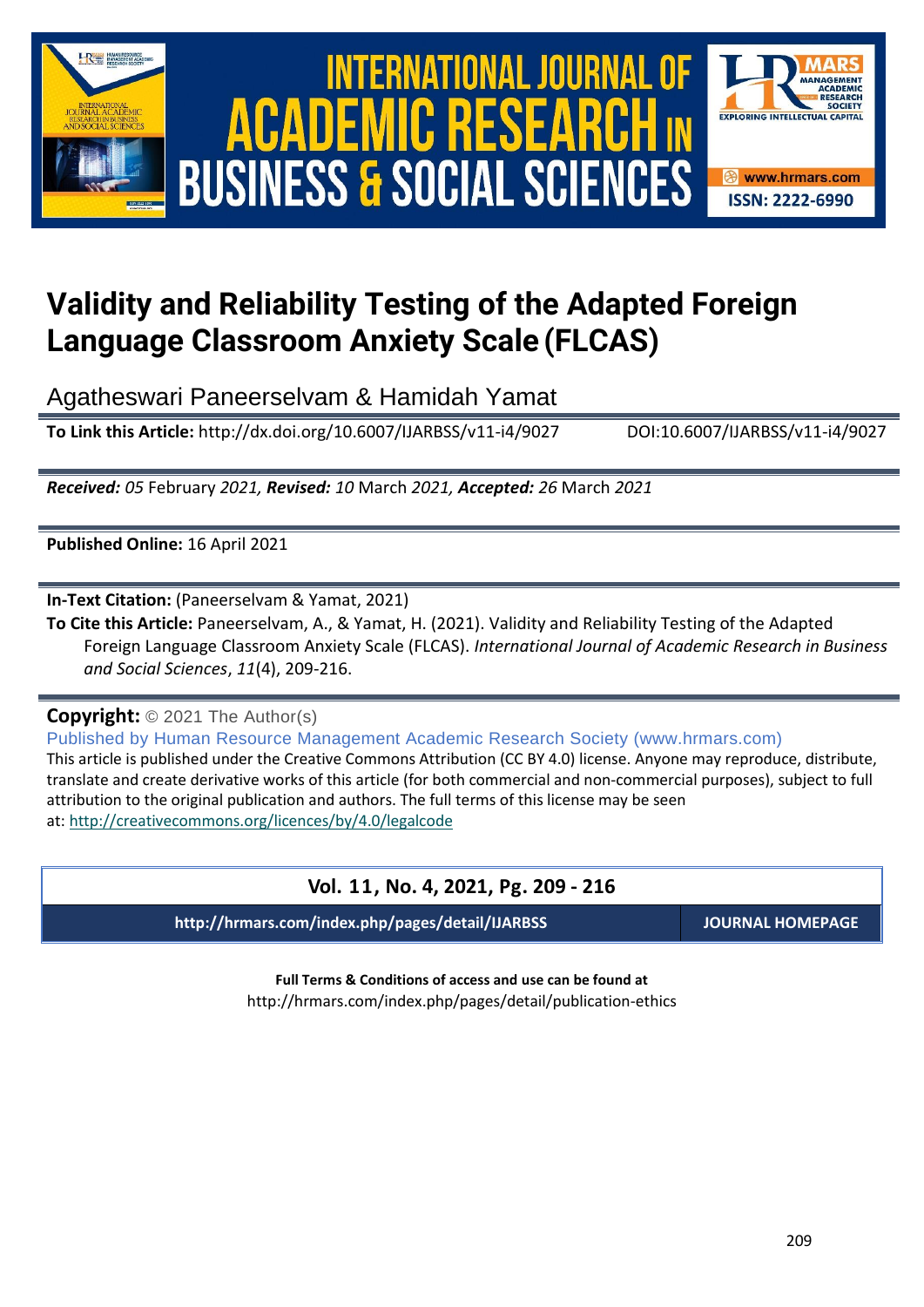

## **Validity and Reliability Testing of the Adapted Foreign Language Classroom Anxiety Scale (FLCAS)**

Agatheswari Paneerselvam & Hamidah Yamat Universiti Kebangsaan Malaysia Email: aga\_paru@hotmail.my, hamidah\_yamat@ukm.edu.my

#### **Abstract**

This paper aims to perform a pilot study to test the validity and reliability of the instruments to be used for a major study that targets to identify the causes that lead to anxiety among EFL learners. According to the objectives of the major study, the instrument needed to be divided into three main categories and add to another section. Therefore, there was a need to perform the division and designed open-ended questions to suit the nature of the major study. Due to some slight modification, it is crucial to check its effectiveness of the instrument in terms of face validity, content validity and reliability to prove that the instrument is valid and reliable to be used. The validation process was done by three experts from a private institution who declared the instrument is valid upon receiving the explanation that the items will be explained to the students as they are low proficiency students and marked all items as "essential." Reliability findings indicate a high level of internal consistency concluding that the instrument is highly reliable to be used. In conclusion, the validity and reliability results proved that the instrument is effective to be used for the major study as planned.

**Keywords:** Validity and Reliability, Instrument, Foreign Language Classroom Anxiety Scale (FLCAS), Adapted, Pilot Study

#### **Introduction**

The pilot study refers to a smaller version of a study carried out among a small group of participants or sample which is similar to the major and larger version of the study (Doody & Doody, 2015). Many researchers argued that pilot study is essential in checking the effectiveness of the planned major study within all the areas such as instrumentation, research procedure and analysis as stated by Shanyinde et al. (2011), Pritchard and Whiting (2012) and Abbott, (2014). In other words, the pilot study allows a researcher to evaluate the practicability of the major study before it is carried out on a larger scale (Jeray & Tanner, 2012; Morin, 2013). Following the thread, the present study which is also a pilot study acts as a support and aims specifically in assessing the efficiency of the instruments chosen and designed for a major study that targets to identify the causes that lead to anxiety among EFL learners.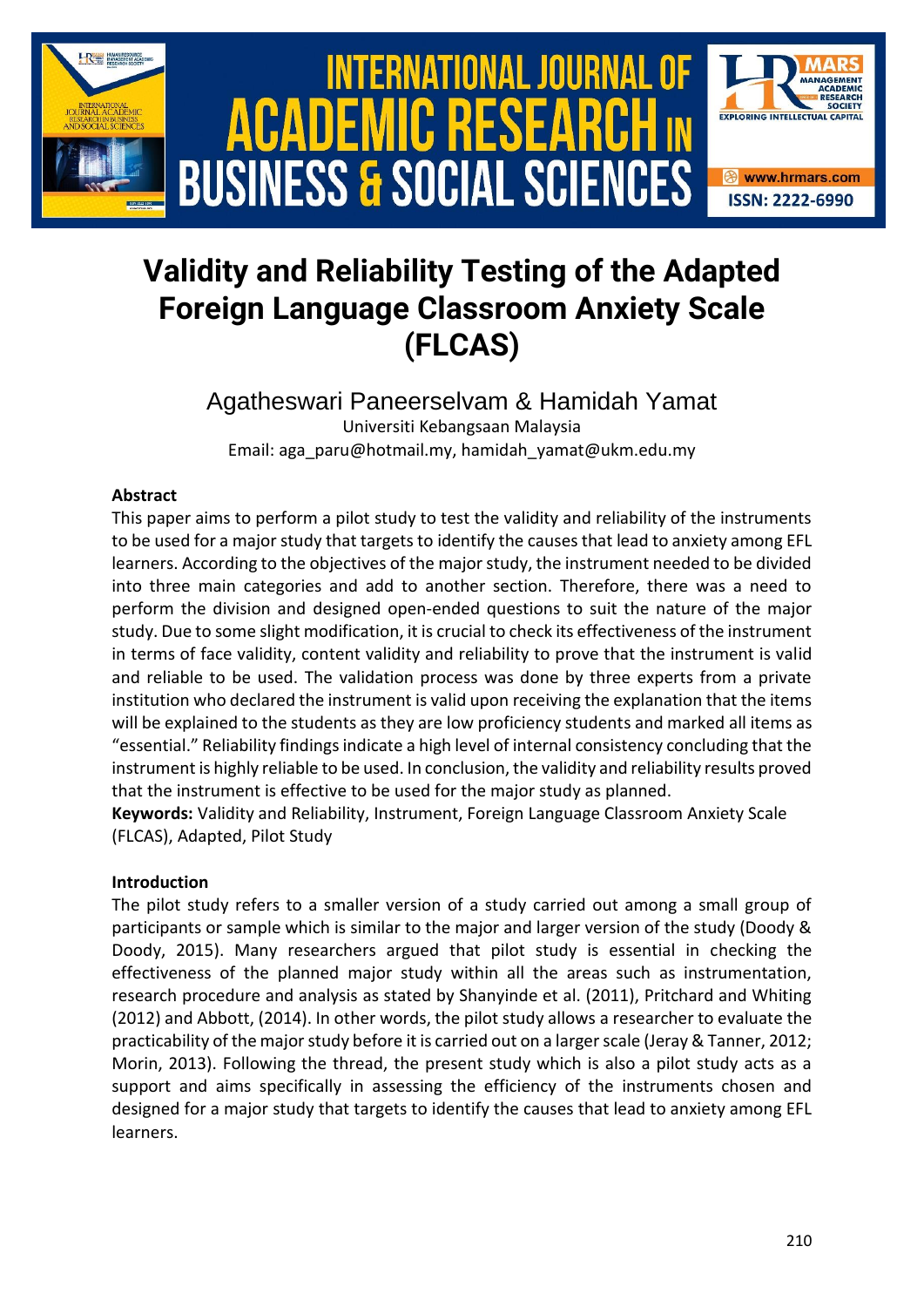**Vol. 1 1 , No. 4, 2021, E-ISSN: 2222-6990 © 2021 HRMARS**

In line with that, a smaller group of a sample which is similar to the major study has been chosen in conducting the pilot study. The instrument chosen for the study has been adapted from Horwitz et al. (1986) Foreign Language Classroom Anxiety Scale (FLCAS). In accordance with that, an international school has been chosen to carry out the pilot study to complement the major study. The international school chosen for the pilot study is located in Malaysia which attracts foreigners. Moreover, the Cambridge Curriculum used by the school is a main curriculum used worldwide in preparing the students to compete globally. The English language being one of the core subjects in the school enables the pilot study to be carried out conveniently.

As stated earlier, the targeted group of leaners for the pilot study carries the same characteristics as the major study in which the learners are from non-English speaking countries such as Japan, China and Korea who are also known as EFL learners according to Kanchru's concentric circle model. These 15 EFL learners possess low proficiency in the English language and their age range from 10 to 12 years old. The minimal exposure towards the English language causes the learners to face difficulty in learning and using the language effectively. This situation eventually results in anxiety when it comes to speaking the language. Therefore, the major study has been designed to tackle the issue of speaking difficulty by lowering their anxiety in speaking while also considering the learners' initiative and effort in terms of their language learning strategies to improve their speaking skill.

Hence, the Foreign Language Classroom Anxiety Scale (FLCAS) designed by Horwitz et al. (1986), has been modified accordingly to suit the nature of the major study. This modification needs to be piloted to prove the effectiveness of the instruments in line with the objectives of the major study. In line with that, researchers use the validity and reliability to check the effectiveness of an instrument. Validity refers to the appropriateness and suitability of the instrument. In other words, validity checks whether or not the instrument measures what it intends to measure (Bolarinwa, 2015). On the other hand, reliability defined as the consistency of the result obtained. According to Kubai Edwin (2019), validity and reliability demonstrate the level of "believability" and "trustworthiness" of the instrument designed. Among the various types of validity and reliability, the present study undertakes the face validity and content validity followed by internal reliability to check the effectiveness of the instrument. Therefore, this study aims to perform a pilot study to assess the validity and reliability of the instrument to be used for a major study that aims in identifying the causes that lead to anxiety among EFL learners at an international school.

#### **Purpose of Pilot Study**

The attempt to carry out a pilot study has been undertaken to check and prove the effectiveness of the instrument which is FLCAS by Horwitz et al. (1986). According to the objectives of the major study, it is necessary to identify the learners' causes of anxiety in speaking English effectively and to identify the learners' learning strategies to enhance their speaking skill, the instrument needed to be divided into three main categories that stipulated as the ultimate causes of anxiety. However, the instrument chosen which was designed by Horwitz et al. (1986), consists of a total of 33 items which are not divided into its categories as stated above.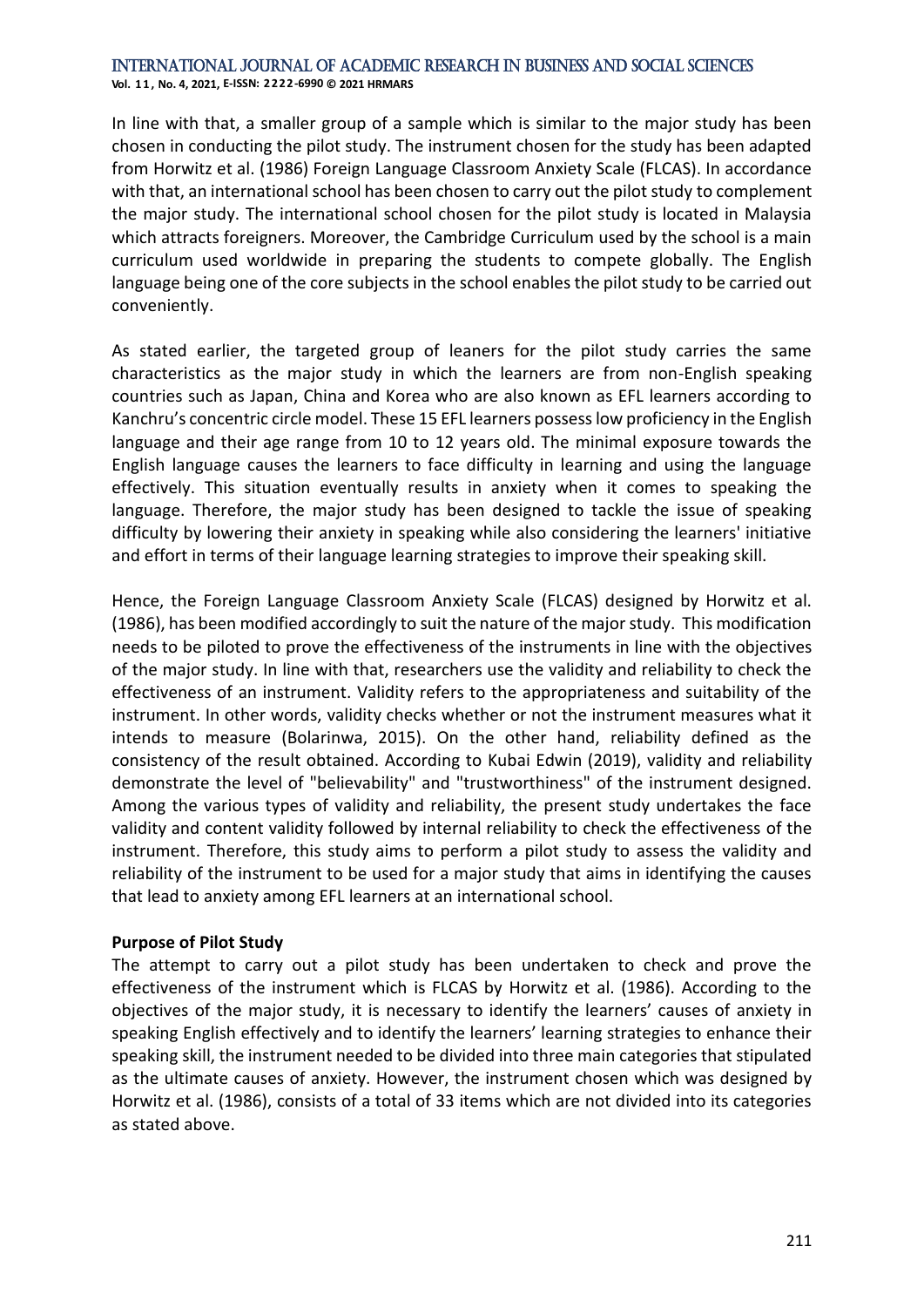**Vol. 1 1 , No. 4, 2021, E-ISSN: 2222-6990 © 2021 HRMARS**

Therefore, there was a need to perform the division in order to suit the objective of the study. Besides, along with this survey, open-ended questions have been designed to identify the learners' learning strategies to enhance their speaking skill to satisfy the second research objective of the major study. On the whole, the instrument has undergone a slight modification, therefore, it is crucial to check its effectiveness of the instrument in terms of validity and reliability to prove that the instrument is suitable with relevant reliability and valid to be implemented in the major study. At the same time, it also prevents any problem to occur during the implementation of the major study. Hence, the purpose of this paper is to perform a pilot study to test the validity and reliability of the instruments to be used for a major study that aims in identifying the causes that lead to anxiety among EFL learners at an international school. In line with that, the study will be carried out to fulfil the following objectives and answer the following questions.

#### **Pilot Study Objectives**

- a) To test the face validity and content validity of the adapted Foreign Language Classroom Anxiety Scale (FLCAS) designed by Horwitz's et al (1986)
- b) To measure the reliability of the adapted Foreign Language Classroom Anxiety Scale (FLCAS) designed by Horwitz's et al (1986)

#### **Pilot Study Questions**

- a) What are the face validity and content validity of the adapted Foreign Language Classroom Anxiety Scale (FLCAS) designed by Horwitz's et al (1986)?
- b) What is the reliability of the adapted Foreign Language Classroom Anxiety Scale (FLCAS) designed by Horwitz's et al (1986)?

#### **Development of the Instrument**

Hamed (2016) asserted that surveys are one of the ways to obtain valid and reliable findings for a study. In accordance with that, a survey instrument that was chosen for the major study was designed by Horwitz's et al (1986) and it is known as Foreign Language Classroom Anxiety Scale (FLCAS). According to Horwitz et al (1986), the three main contributors to anxiety are communication apprehension, test anxiety and fear of negative evaluation. These three main domains are made the constructs of FLCAS which consists of 33 items in total with a 5-point Likert Scale which ranges from strongly agree, agree, neutral, disagree to strongly disagree. Each range has given a point from 1(strongly disagree) to 5(strongly agree). As cited by Masoomeh and Fahimeh (2014), for items number 2, 5, 8, 11, 14, 18, 22, 28 and 32, the point was reversed as 1(strongly agree) to 5(strongly disagree) to show the highest point as higher anxiety.

#### **Development of Adapted Instrument**

However, as stated earlier, the instrument needed to undergo some modifications to suit the objectives of the major study. Therefore, the instrument has been divided into three parts according to the constructs which proven to be the ultimate causes of anxiety such as Part A (communication apprehension), Part B (fear of getting negative evaluation) and Part C (test anxiety). Secondly, open-ended questions have been designed and attached to the survey. Part A, Part B and Part C will be used to answer the first research question of the major study which is to identify the learners' causes of anxiety in speaking English effectively while Part D will be answering the second research question of the major study which is to identify the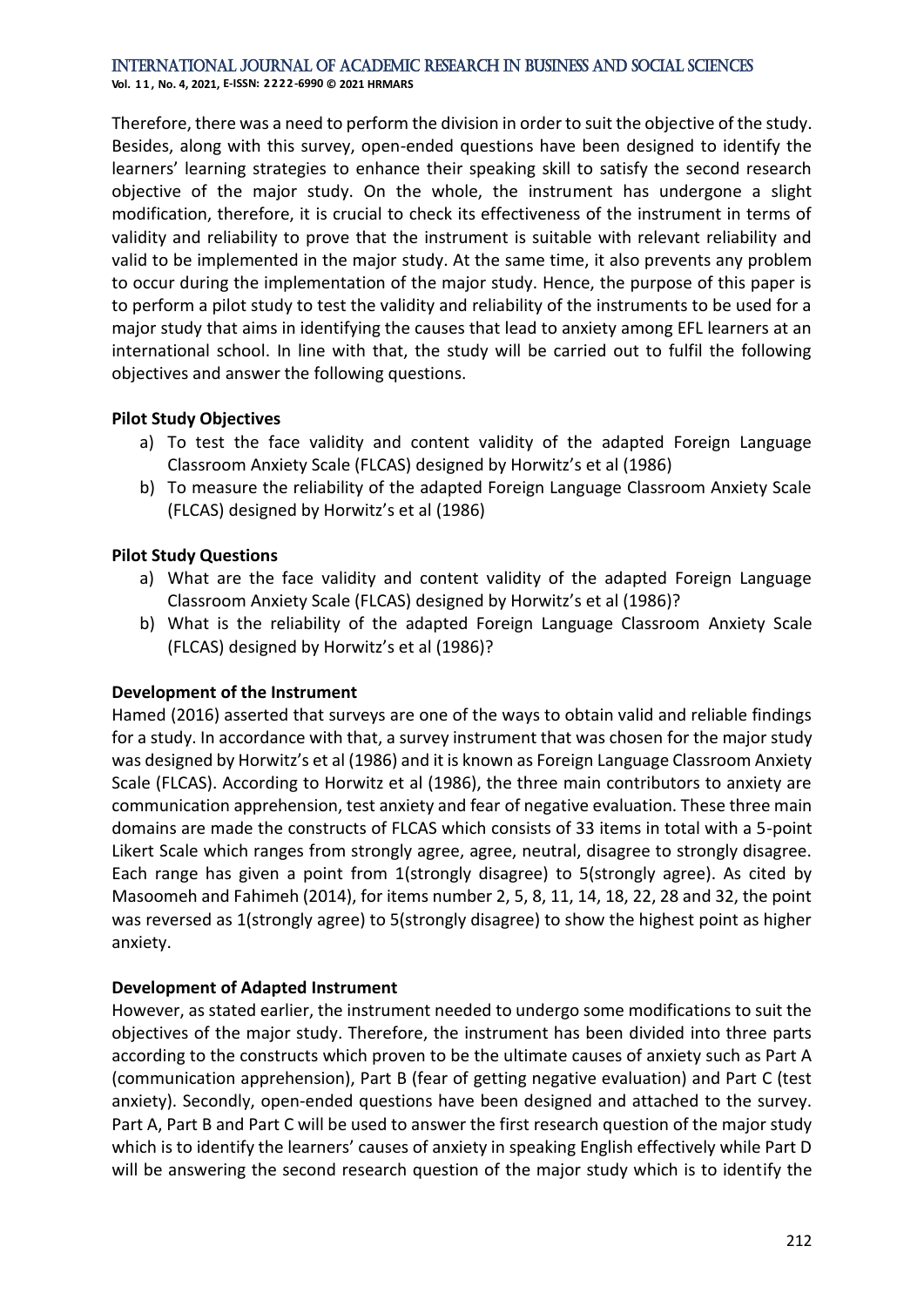**Vol. 1 1 , No. 4, 2021, E-ISSN: 2222-6990 © 2021 HRMARS**

learners' learning strategies to enhance their speaking skill, respectively. Lastly, the words "language" and the phrase "foreign language" used in the original FLCAS have been changed to "English" according to the nature of the major study.

#### **Testing Validity of the Adapted Instrument**

The present pilot study was carried out to assess the validity and reliability of the instrument used. Therefore, the pilot study process followed the exact procedure of the major study. Firstly, the validation process was carried out. In order to validate the instrument, face validation and content validation has been used whereby three experts from a private institution have been chosen to conduct the validation process. The experts chosen are from a similar field but different positions such as English teacher, Head of English Department and the Key Stage Head. Face validity was done by these experts to determine whether or not the items present in the instruments are suitable for the level of targeted students. Besides, the Lawshe's (1975) model has been used as a guide in completing the content validation process whereby Content Validity Ratio (CVR) is calculated according to the "essentiality" of the items present in the instrument to determine the validity of the instrument. As stated by Hameed (2016), CVR is a straight change of a relative degree of concurrence on the number of "experts" rate an item as "essential." According to the model, an item should reach the minimum CVR value of 0.5 in order to be sustained in the instrument or else it will be removed. Therefore, the CVR value was calculated using the Lawshe's formula to determine the essentiality of the items.

#### **Testing Reliability of The Adapted Instrument**

Next, the instrument (survey) was distributed to the targeted learners upon explaining the instrument to the learners. The learners were guided throughout the session to complete it successfully. Further explanations such as the meaning of words were also given when necessary. Following that, the data was collected and analysed using the Statistical Package Social Science (SPSS). Once the data collected from the pilot study is keyed in the SPSS, the reliability of the data was measured and recorded using the Cronbach's alpha formula. According to Bonett, D. G., and Wright, T. A. (2014), Cronbach's alpha is used widely across all areas of studies especially social and organizational sciences to determine the reliability of an instrument. In addition, the instrument is said highly reliable if the Cronbach's alpha value is equal or exceed 0.8 whereas if it is less than 0.5, it is concluded that the instrument is less reliable. The analysis of both validity (face validity and content validity) and reliability were recorded and analysed in this pilot study to check if another round of pilot study is needed with necessary amendments on the instrument prepared.

At the same time, ethical consideration was also followed throughout the piloting process. This includes the explanation of consent to the learners in completing the survey given. Besides, the study also held on to the anonymity principle as their identity was kept anonymous. Most importantly, the learners who have been chosen as the sample of the study volunteered to be part of the process as they were not forced to join the survey. Last but not least, all the secondary data will be cited accordingly in the references part. Hence, this study will strictly uphold the research guidelines as stipulated above.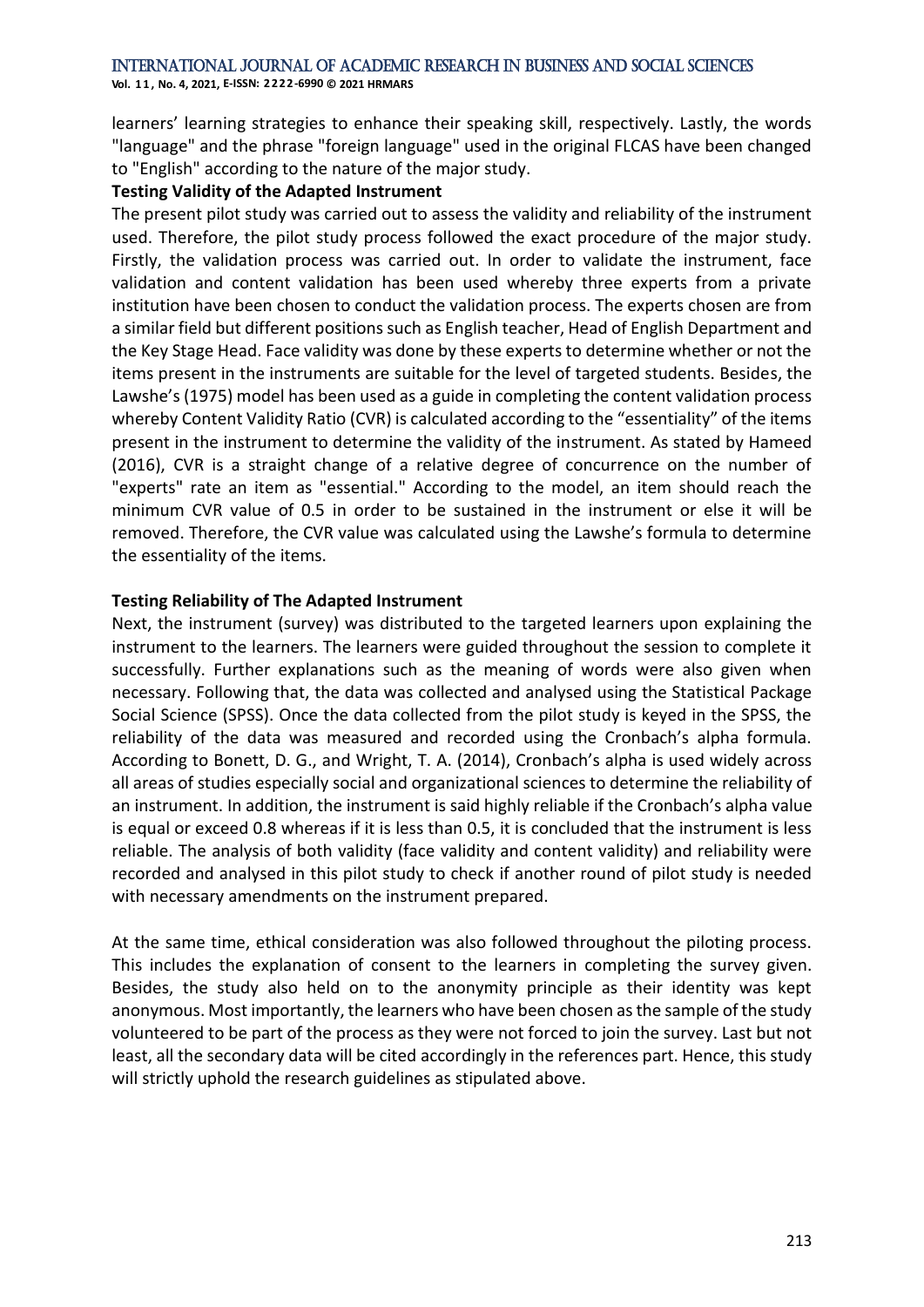## **Findings**

### **Validity**

Foreign Language Classroom Anxiety Scale (FLCAS) has been used as research instrument widely in various studies to find out the level of anxiety based on the situations designed on the instrument by Horwitz et al (1986). However, it is necessary to ensure the instrument is valid and reliable to conduct the study as modifications have been done to answer the research questions effectively. Through the validation process, three experts from a private institution were chosen to conduct the validation process namely, face validity and content validity.

#### **Face Validity**

Firstly for face validity, the experts determined whether or not the items present in the instruments are suitable for the level of targeted students. Initially, the experts were uncertain if the students will be able to understand the items effectively. However, upon explaining that each item will be explained to them as they are low proficiency students, the experts agreed and concluded that the instrument is clear and good enough to answer the research objectives of the major study.

#### **Content Validity**

Furthermore, for content validity process, the Lawshe's (1975) method was executed as stated earlier. Each item will be cross checked to ensure the items are necessary and in line with the research objectives. Similarly, the three experts cross checked each item and marked "essential" which means all the items are necessary to answer the research objectives of the major study. According to Lawshe (1975), if all the items are marked as "essential", the Content Validity Ratio (CVR) is computed as 1.0 that indicates the maximum value to be classified as valid. Therefore, it is concluded that the instrument is valid to be used.

#### **Reliability**

On the other hand, reliability was also measured to make the adapted instrument reliable. Though most of the researchers have proven that this instrument is very reliable, a pilot study has been conducted to prove the reliability once again using the Cronbach's alpha formula.

| <b>Reliability Statistics</b> |                |            |
|-------------------------------|----------------|------------|
| Cronbach's                    | Cronbach's     | N of Items |
| Alpha                         | Alpha Based on |            |
|                               | Standardized   |            |
|                               | Items          |            |
|                               | 861            | 33         |

#### **Table 1: Reliability statistics**

Table 1 above shows the result of the reliability of all the Likert-scale items arranged in a new order according to the categories which also includes the statements with reversed points to show the highest point as high level of anxiety as stated earlier. The Cronbach's alpha reading showed 0.894 compared to the original instrument's Cronbach's alpha value which was 0.93. However, if the Cronbach's alpha values exceed 0.8, it is concluded that the instrument is highly reliable, therefore, the reading that was obtained from the pilot study indicates a high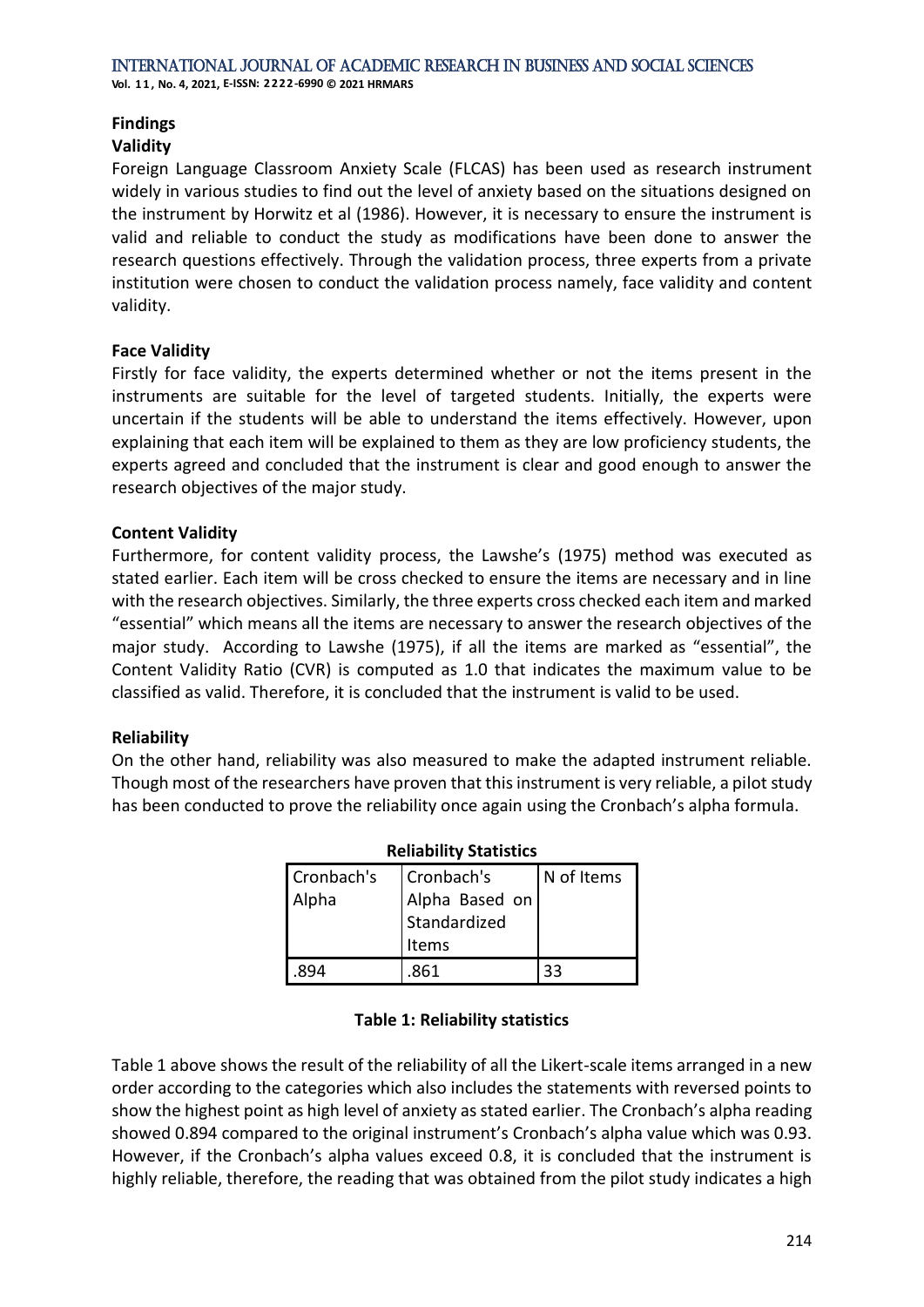**Vol. 1 1 , No. 4, 2021, E-ISSN: 2222-6990 © 2021 HRMARS**

level of internal consistency. In accordance with that, it can be concluded that the instrument is highly reliable to be used.

Besides, the process of piloting went on smoothly as the explanation given at the beginning of the study helped the students to complete the survey effectively.

#### **Conclusion**

Based on the validity and reliability results stated above, the instrument is effective to be used for the major study as planned. Therefore, there are no amendments needed to be done to the instrument and another round of pilot study is also not needed. The amendments which were made earlier on separating the items into three main domains and adding on another part on open-ended questions is sufficient to carry out the major study in answering the research questions respectively.

#### **References**

- Abbott, J. H. (2014). The distinction between randomized clinical trials (RCTs) and preliminary feasibility and pilot studies: what they are and are not. *J Orthop Sports Phys Ther* 44(8): 555–8. DOI: 10.2519/jospt.2014.0110.
- Bonett, D. G., & Wright, T. A. (2014). *Cronbach's alpha reliability: Interval estimation, hypothesis testing, and sample size planning. Journal of Organizational Behavior, 36(1), 3–15.* doi:10.1002/job.1960.
- Bolarinwa, O. A. (2015). Principles and methods of validity and reliability testing of questionnaires used in social and health science researchers. *Niger Postgrad Med J* 22:195-201.
- Doody, O., & Doody, C. M. (2015). Conducting a pilot study: Case study of a novice researcher. British Journal of Nursing, 24 (21):1074-1078. Kubai Edwin. (2019). Reliability and Validity of Research Instruments, retrieved from: https://www.researchgate.net/publication/335827941\_Reliability\_and\_Validity\_of R search Instruments Correspondence to kubaiedwinyahoocom [15 September 2019].
- Hameed Taherdoost. (2016). Validity and Reliability of the Research Instrument; How to Test the Validation of a Questionnaire/Survey in a Research. *International Journal of Academic Research in Management* 5(3): 28-36*.*
- Horwitz, E. K., Horwitz, M. B., & Cope, J. (1986). Foreign language classroom anxiety. *Modern Language Journal* 70(2): 125–132.
- Lawshe, C. H. (1975). A quantitative approach to content validity. *Personnel Psychology* 28: 563-575.
- Jeray, K. J., Tanner, S. L. (2012). Pilot randomized trials: is there a need? *J Bone Joint Surg Am*  94(Suppl 1): 15–8. DOI: 10.2106/JBJS.L.00180.
- Salehi, M. (2014). The effects of foreign language anxiety and test anxiety on foreign language test performance. *Theory and Practice in Language Studies* 4(5): 931-940.
- Morin, K. H. (2013). Value of a pilot study. *J Nurs Educ* 52(10): 547–8. DOI: 10.3928/01484834 20130920-10.
- Pritchard, K., Whiting, R. (2012) Autopilot? A reflexive review of the piloting process in qualitative e-research. *Qualitative Research in Organizations and Management* **7**(3): 338-53.